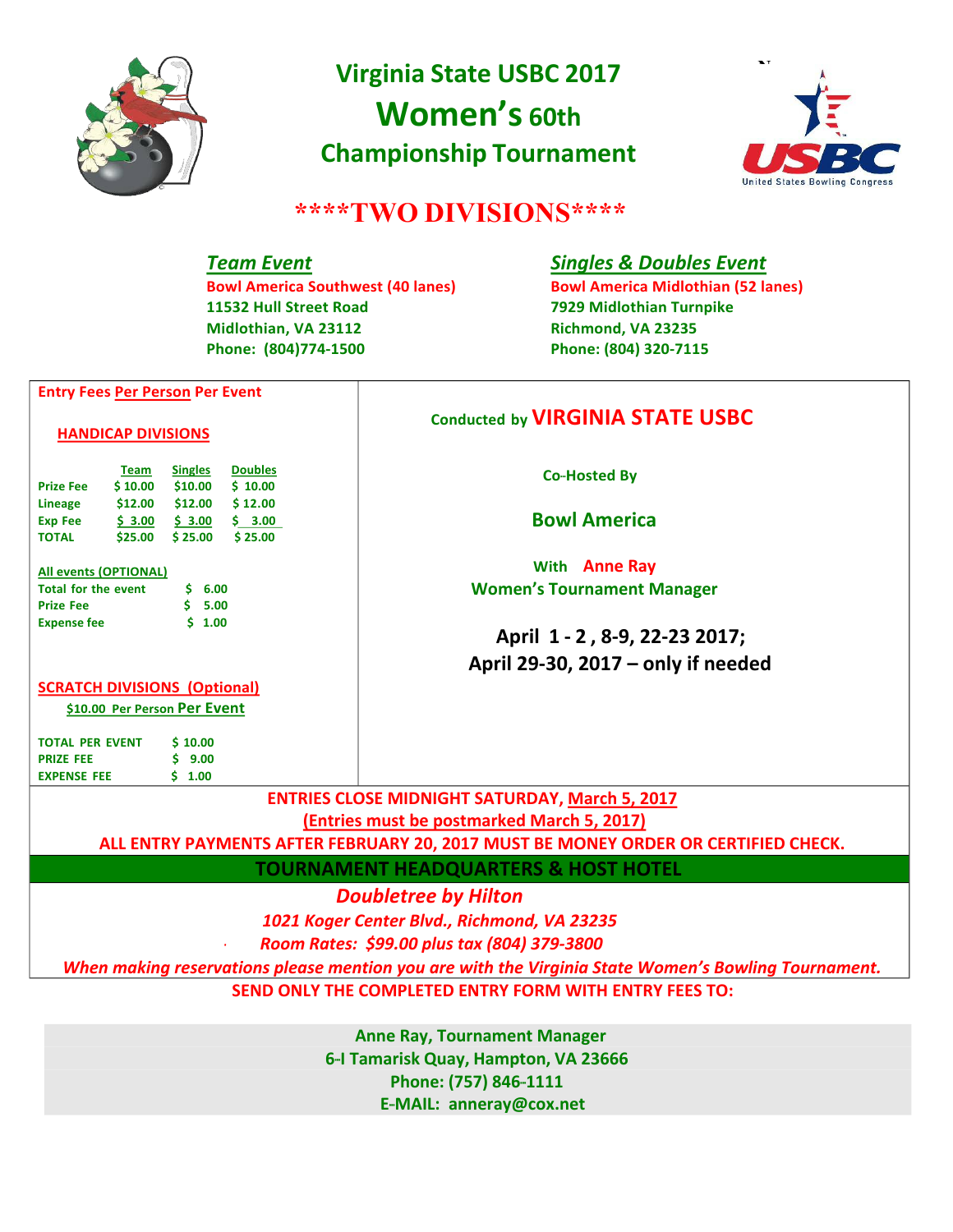| <b>DATE RECEIVED:</b> |  |
|-----------------------|--|
|-----------------------|--|

**DATE RECEIVED: 2017 ENTRY NUMBER:**

**VIRGINIA STATE USBC WOMEN'S 60TH ANNUAL HANDICAP CHAMPIONSHIP TOURNAMENT**

| <b>Enter Date &amp; Time for TEAM</b> | <b>Enter Date &amp; Time for S &amp; D</b><br><b>OFFICE USE ONLY</b> |              |                      |                |       |  |
|---------------------------------------|----------------------------------------------------------------------|--------------|----------------------|----------------|-------|--|
| 1 <sup>ST</sup> Choice                | 1 <sup>st</sup> Choice                                               | <b>Teams</b> | <b>Doubles</b>       | <b>Singles</b> | A/E's |  |
| 2 <sup>nd</sup> Choice                | 2 <sup>nd</sup> Choice                                               |              |                      |                |       |  |
| 3 <sup>rd</sup> Choice                | 3 <sup>rd</sup> Choice                                               |              |                      |                |       |  |
| <b>Tournament Dates:</b>              |                                                                      |              | <b>Team Schedule</b> |                |       |  |
| Apr 1-2, 8-9, 22-23, 2017             |                                                                      |              |                      |                |       |  |
| <b>LANES ARE DRESSED ONCE PER DAY</b> |                                                                      |              | S/D Schedule         |                |       |  |
|                                       |                                                                      |              |                      |                |       |  |

| <b>TOURNAMENT DATES</b>     | <b>Bowl America Southwest</b>      | <b>Bowl America Midlothian</b> |  |  |
|-----------------------------|------------------------------------|--------------------------------|--|--|
| April 1-2, 8-9, 22-23, 2017 | <b>TEAM SQUAD TIMES</b>            | DOUBLES & SINGLES SQUAD TIMES  |  |  |
|                             | Saturday: 8:00 AM; 12:00 PM (noon) | Sat: 8:00 AM; 1:00 PM          |  |  |
|                             | Sunday: 8:00 AM; 12:00 PM (noon)   | Sun: 8:00 AM; 1:00 PM          |  |  |

#### **ENTRY COST**

**\$25.00 PER PERSON PER EVENT**<br> **\$10.00 PER PERSON PER EVENT**<br> **\$10.00 PER PERSON PER EVENT**<br> **\$10.00 PER PERSON PER EVENT TEAM EVENT - \$25 per bowler \$ \_\_\_\_\_\_\_\_\_\_\_\_ SINGLES EVENT - \$25 per bowler \$\_\_\_\_\_\_\_\_\_\_\_\_ DOUBLES EVENT- \$25 per bowler \$\_** 

**HANDICAP DIVISIONS SCRATCH DIVISION (Optional) \*WHOLE TEAM MUST PAY TEAM EVENT \$40.00 \$ \* SINGLES EVENT \$10.00 \$ \*\*BOTH BOWLERS MUST PAY DOUBLES EVENT \$20.00 \$ ALL EVENTS \$10.00 \$ TOTAL SCRATCH FEES \$**

**\*\***

**ALL EVENTS - \$6 per bowler \$\_\_\_\_\_\_\_\_\_\_\_\_ TOTAL HANDICAP FEES** \$

**MAKE ALL CHECKS, MONEY ORDERS, AND CERTIFIED CHECKS PAYABLE TO: VA. STATE USBC WOMEN'S TOURNAMENT MAIL TO: VIRGINIA STATE WOMEN'S TOURNAMENT, 6-I Tamarisk Quay, Hampton, VA 23666**

**(***AFTER FEB 20, 2017, ONLY MONEY ORDERS & CERTIFIED CHECKS ACCEPTED.) THERE WILL BE A \$30.00 FEE FOR ALL RETURNED CHECKS***.**

**TOTAL AMOUNT DUE: \$**

| <b>TEAM NAME:</b> |                                               | <b>NAME OF YOUR LOCAL BOWLING</b> |  | <b>ENTERING</b>                        |              | <b>CHECK IF PAYING FOR</b> |                     |                |
|-------------------|-----------------------------------------------|-----------------------------------|--|----------------------------------------|--------------|----------------------------|---------------------|----------------|
|                   |                                               | <b>ASSOCIATION:</b>               |  | <b>AVERAGE</b><br><b>Member Lookup</b> |              | <b>HDCP ALL EVENTS OR</b>  |                     |                |
|                   |                                               |                                   |  |                                        |              |                            |                     |                |
|                   |                                               |                                   |  |                                        |              |                            | <b>SCRATCH TEAM</b> |                |
|                   | TYPE OR PRINT LEGIBLY THE BOWLER'S NAME       | <b>BOWLER ID#</b>                 |  | <b>SOCIAL SECURITY</b>                 | <b>FINAL</b> | <b>JAN 1 2017</b>          | <b>HANDICAP</b>     | <b>SCRATCH</b> |
|                   | AS IT APPEARS IN THE YEARBOOK                 | (EX: 2358-328)                    |  | <b>NUMBER</b>                          | 2015-16      | <b>Attach Avg</b>          | <b>ALL</b>          | <b>TEAM</b>    |
|                   | <b>LAST</b><br><b>FIRST</b><br><b>INITIAL</b> |                                   |  | (Optional)                             |              | <b>Verification</b>        | <b>EVENTS</b>       |                |
|                   |                                               |                                   |  |                                        |              |                            |                     |                |
|                   |                                               |                                   |  |                                        |              |                            |                     |                |
|                   |                                               |                                   |  |                                        |              |                            |                     |                |
|                   |                                               |                                   |  |                                        |              |                            |                     |                |
| Δ                 |                                               |                                   |  |                                        |              |                            |                     |                |

**DOUBLES/SINGLES ENTRY: Doubles partners must be listed on the same entry form. If a team member is paired for doubles with a bowler on another team, please submit both entries in the same envelope.**

| TYPE OR PRINT LEGIBLY THE BOWLER'S NAME |                                      | <b>BOWLER ID#</b>             | <b>SOCIAL SECURITY</b> | <b>FINAL</b>   | <b>JAN 1,</b> | <b>SCRATCH</b> | <b>OFFICE</b> |                 |                 |
|-----------------------------------------|--------------------------------------|-------------------------------|------------------------|----------------|---------------|----------------|---------------|-----------------|-----------------|
|                                         |                                      | AS IT APPEARS IN THE YEARBOOK |                        | (EX: 2358-328) | <b>NUMBER</b> | 2015-16        | 2017          | <b>DIVISION</b> | <b>USE ONLY</b> |
|                                         | <b>LAST</b>                          | <b>FIRST</b>                  | <b>INITIAL</b>         |                | (Optional)    |                |               | S D A           |                 |
| 1                                       |                                      |                               |                        |                |               |                |               |                 | S.<br>D A       |
| $\overline{2}$                          |                                      |                               |                        |                |               |                |               |                 | S D A           |
| $\mathbf{1}$                            |                                      |                               |                        |                |               |                |               |                 | S.<br>D A       |
| $\overline{2}$                          |                                      |                               |                        |                |               |                |               |                 | D A<br>S.       |
|                                         | <b>TEAM CAPTAIN'S NAME:</b>          |                               |                        |                |               |                |               |                 |                 |
|                                         |                                      |                               |                        |                |               |                |               |                 |                 |
|                                         | Street                               |                               |                        | City           |               |                | State         | <b>Zip</b>      |                 |
| Day Phone:<br><b>Evening Phone:</b>     |                                      |                               |                        |                | Cell:         |                |               |                 |                 |
|                                         | <b>EMAIL ADDRESS (PRINT CLEARLY)</b> |                               |                        |                |               |                |               |                 |                 |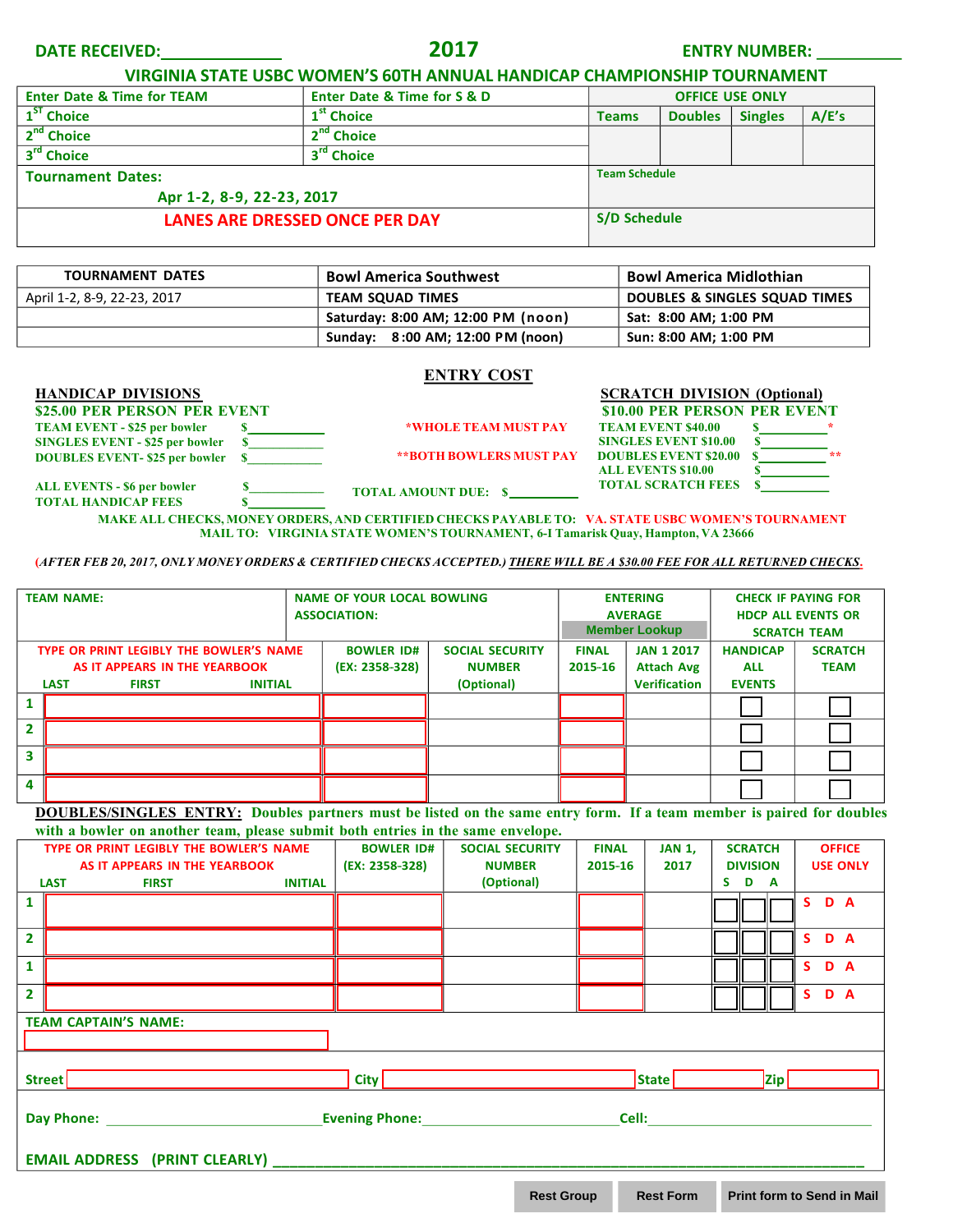## **60th Annual Virginia State Women's Championship Tournament Rules 2017**

1. FORMAT: This is a TWO division handicap tournament consisting of a 4-member team event, a doubles event, singles event and an optional 9-game all events in each division. This tournament also offers **"OPTIONAL" SCRATCH DIVISIONS**. (A bowler entering the Optional Scratch Divisions must enter the Handicap Division to be eligible to participate in the scratch division, and All Events participants must enter all scratch events. The TWO Division structure will be as follows: TEAM: Div 1, 620 & up and Div 2, 619 & down; DOUBLES: Div 1, 310 & up and Div 2, 309 & down; SINGLES: Div 1, 155 & up and Div 2, 154 & down; ALL EVENTS: Div 1, 155 & up; Div 2, 154 & down. (This structure is based on present average using 4-member team.)

2. HANDICAP: To the actual scores bowled in each series, shall be added a handicap of 100% of the difference between the individual's average and 230, using the individual game handicap chart.

3. ELIGIBILITY: Participation in the Ladies Championship tournament of the Virginia USBC shall be available to all adult women members of USBC who have paid Virginia USBC dues and are members of a chartered local USBC association in Virginia. *If not a member of a Virginia local association dues of \$8.00 must be paid to participate*. 4. ENTRY FEE: The entry fee will be \$25.00 per person per event. This covers \$10.00 prize fee, \$12.00 lineage fee and \$3.00 expense fee for team event; \$10.00 prize fee,\$12.00 lineage fee and \$3.00 expense fee for both doubles and singles. All events handicap are \$6.00 optional, \$5.00 prize fee and \$1.00 expense fee. Scratch options are \$10.00 per event, \$9.00 prize fee, and \$1.00 expense fee. Make all checks, money orders and certified checks payable to VA State USBC Women's Tournament. (After February 20, only money orders and certified checks will be accepted.) There will be a service charge of \$30.00 for all returned checks. Entry fee refunds will not be made unless a written notice of cancellation is received by March 15<sup>th</sup>.

5. AVERAGES: Entrants will use their highest USBC certified adult league average based on a minimum of 21 games or more for the 2015-2016 season. If no last season winter average, use the highest certified adult league average based on a minimum of 21 games as of January 1, 2017. If no current season average as of January 1<sup>st</sup>, for 21 games or more, use the highest certified average for 21 games or more for the past Summer. A written verification of the January 1<sup>st</sup> average, signed by the League Secretary or a standing sheet must be submitted with the entry form. If none of the above averages, use the highest current season average as of the start **date of the tournament (April 1,**  2017) based on 21 or more games. In this case, the bowler must provide average verification when checking in to bowl. A 230 average will be given the participant without a verified average. The participant will have 5 days after bowling to submit verification. If verification is not received or postmarked within the allotted time the 230 average stands. All others bowl scratch. USBC Rule 319A (2) will not apply. The Tournament Manager must verify the entering average of all winners by use of a previous season's local association yearbook, Win Labs, or final average sheets if no yearbook published; or written verification if participant used January 1st or average as of the start date of the tournament (April 1, 2017**). It is the bowler's responsibility to verify her own average, not the team captain's**.

6. AVERAGE ADJUSTMENT: Refer to applicable USBC Rule 319e of the Tournament Rules Book.

7. PARTICIPATION: Bowlers entered in the doubles event must also enter the singles event. Likewise all singles events entrants must also bowl doubles event. Bowlers cannot be listed on an original entry form more than once for any event. Scratch division is optional in each event. Participant must compete in handicap division to be eligible to enter scratch option of that event. To enter scratch team, the fee is \$10 each and all members of the team must enter scratch. To enter scratch doubles the fee is \$10 each and both partners must enter scratch doubles. To enter Scratch all events the total is \$10 each and is open to any bowler who bowled all three handicap events. 8. SUBSTITUTES: After a series has started, no changes shall be made in the order of the players, except that the captain may replace any of the players by another qualified substitute at the beginning of a game. A substitute is not required to reimburse the entry fee paid by the original entrant. Substitutes are entitled to all prize winnings. A substitute may be allowed multiple participation in team and doubles events only. A bowler from an original entry may bowl again as a substitute in the team and doubles events only, which must be an onsite substitution. **Virginia State USBC is not responsible for securing substitutes**.

9. ORDER OF BOWLING: Teams will bowl as lined up on entry form. During the doubles/singles events, doubles will be bowled first, then singles, in that order, **with no exceptions**. The pattern to be followed in the doubles and singles events will be that there will be up to 3 bowlers on each bowling lane. Partners will start each game on opposite lanes. A substitute in singles events or doubles event must bowl events for the original entrant. No substitute will be accepted for All Events Prize List participation when any one event, or portion of an event, has been bowled by the original entrant or the substitute. **No changing of lineups, unless requested prior to scheduling.** 10. TARDINESS: Teams and individuals arriving late shall begin play and the scores shall count beginning with the frame then being bowled. Entrant will receive zero for all frames missed.

11. BOWLER'S RESPONSIBILITY: (a) It is each bowler's responsibility to verify the accuracy of their average whether it is submitted by them, team captain, or others If the submitted average is different than correct average, the bowler's average will be automatically corrected and placed in the proper ranking position. (b) PROPER ATTIRE (1) Shirt or blouse must have sleeves, and no midriff showing (2) trousers, skirts, or shorts must come at least halfway to the knee. Bowler will not be allowed to begin participation until dressed in proper attire. BOWLER WILL RECEIVE ZERO PINFALL FOR EACH FRAME MISSED.

12. REPORTING OF PRIZE WINNINGS USBC RULE 319D: A tournament may require a bowler to report his previous prize winnings as a condition for entry. However, in the absence of a specific tournament rule, a bowler who has qualified for a cash and/or merchandise prize of \$600 or more in the position standings prize list in any event in a tournament including all events, special prizes and donated prizes within the previous 12-month period must report his actual score, position and amount won to the tournament management at the time of Entry in handicap or classified tournament for possible re-rating. Failure to comply with either of those provisions shall be cause to forfeit tournament fee and prize winning. It is the bowler's responsibility to report his scores in any tournament where prize payment has not been made but in which he has qualified for \$600 or more.

13. PRIZE DISTRIBUTION: Prize money will be distributed at a ratio of at least one for every ten entries for each event, except that in All Events prize money will be distributed at a ratio of at least one for every twenty entries. Prize money shall be paid with handicaps added to actual scores. Prize Money and chevrons will be awarded to both handicap and scratch winners in each event. Prize checks will be mailed to listed "CAPTAIN". All averages of winners will be VERIFIED before distribution of prize money. Prize money in scratch events shall be paid to actual scores. Prize money shall be returned 100%. In the event of a tie in any event, prize money will be equally divided. **A bowler winning \$600 or more in the tournament will be required to provide Social Security number to the Tournament Manager before check is mailed out.**

14. OFFICAL SCORE: Telescores and/or displayed scores will be the official score during a game, and the Official Recap Sheet will then be the official record after game scores are entered. The Official Recap sheets will be audited and obvious errors will be corrected. Any protests must be made in writing to the State President within 72 hours of the infraction. Protests involving the scores or any other rules must be made before payment of tournament prizes. Any score lost by Auto-scorers shall be re-bowled. 15. The entrants whose name appear hereon or their authorized replacements hereby agree that the Virginia USBC, its officers and agents shall be liable only to the extent of returning entry fees if and when these entrants shall be prevented from bowling any event in the tournament through delay, unexpected yet necessary schedule change, or premature termination of the tournament, which may be brought about by war, national emergency or emergencies or causes relating thereto or resulting there from, fire, strikes, lockouts, labor difficulties, or other causes beyond the control of the Virginia USBC.

16. Additional squads may be added if needed at the discretion of the Tournament Manager.

17. Virginia State USBC has the right to refuse entrant into brackets and may request Social Security number where a possible 1099 may be issued for winnings.

#### **SEND ALL ENTRIES AND/OR INQUIRIES TO:**

**Anne Ray, Virginia State USBC Women's Tournament Manager** 6-1 Tamarisk Quay, Hampton, VA 23666; Telephone: (757) 846-1111 **E---MAIL: anneray@cox.net**